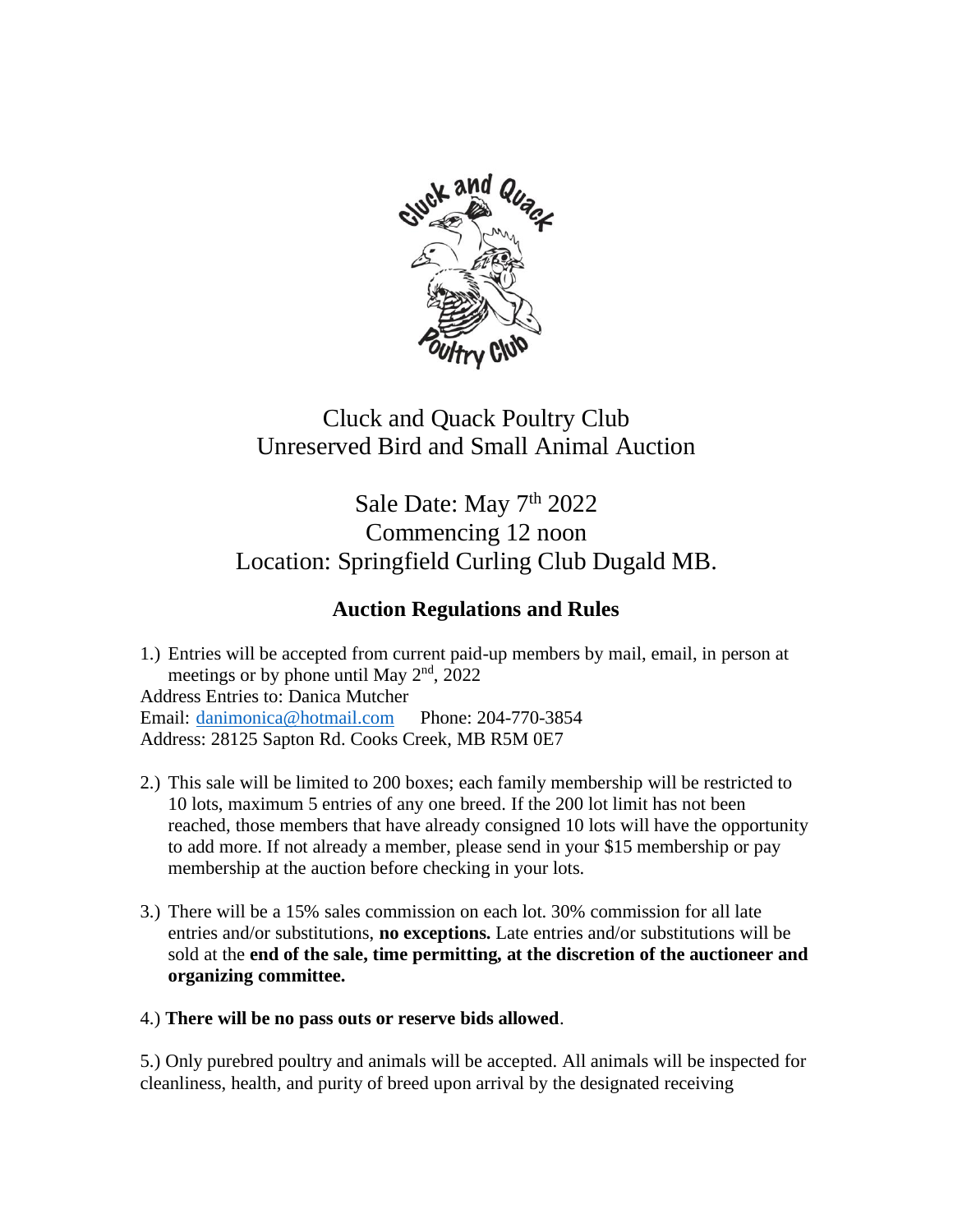committee and only suitable items will be accepted. Inanimate items must be clean and in good working order, unless sold for parts. **All decisions are final.**

6.) All containers must be constructed in a manner which will allow the public to view its contents without removal from the box. E.g. a screen or wire front/viewing window. Please construct cages with the animal's wellbeing the top priority. Please ensure that the boxes used for ducks, geese, peafowl and turkeys are of sufficient strength so as not to disintegrate during handling on sale day.

Suggestion: Add an additional layer of cardboard or plywood to the outside bottom of the box. **Lots with inadequate boxing/crating will not be accepted.**

7.) All items will be sold in the container they arrive in so ensure any prospective buyer can clearly see what you have to offer.

WINNING BID IS TIMES THE NUMBER OF ANIMALS OR ITEMS IN LOT (\$ BID AMOUNT  $X \#$  OF ANIMALS = TOTAL  $\$$  PER LOT. Exceptions will be noted on sale catalogues. Example:  $$15$  bid amount times trio of Orpingtons =  $$45$  total.

## 8.) ALL BOXES, CRATES AND CONTAINERS MUST BE IDENTIFIED WITH A BOX TAG THAT INCLUDES:

~ Consignors name, address and phone number

~ Breed, colour, sex, age and quantity of contents of box.

Please have this information on boxes before approaching the registration table or **preferably before the sale**.

 $\sim$  The box tags are included in this email as a separate attachment.

9.) "Lot" Defined as:

\*SINGLE – single animal

\*\*PAIR - one male and one female

\*\*TRIO – one male and two females

HENS – box containing hens only (unlimited amount)

SMALL ANIMALS – Consigner's discretion

INANIMATE ITEMS – maximum of 3 items per lot

BOX OF UNSEXED CHICKS – maximum of 10 per box, all of the same breed (Chicks should be old enough to not require a heat bulb during the sale but not so old as to be sexed)

\* No more than one lot consisting of 1 rooster of a specific breed will be allowed per family membership.

\*\* For mammals, pairs/trios, males and females must be separated in the box to prevent breeding. Both/all must be of the same breed.

Lots must be of the same breed but different colors are allowed, must be labelled on the box.